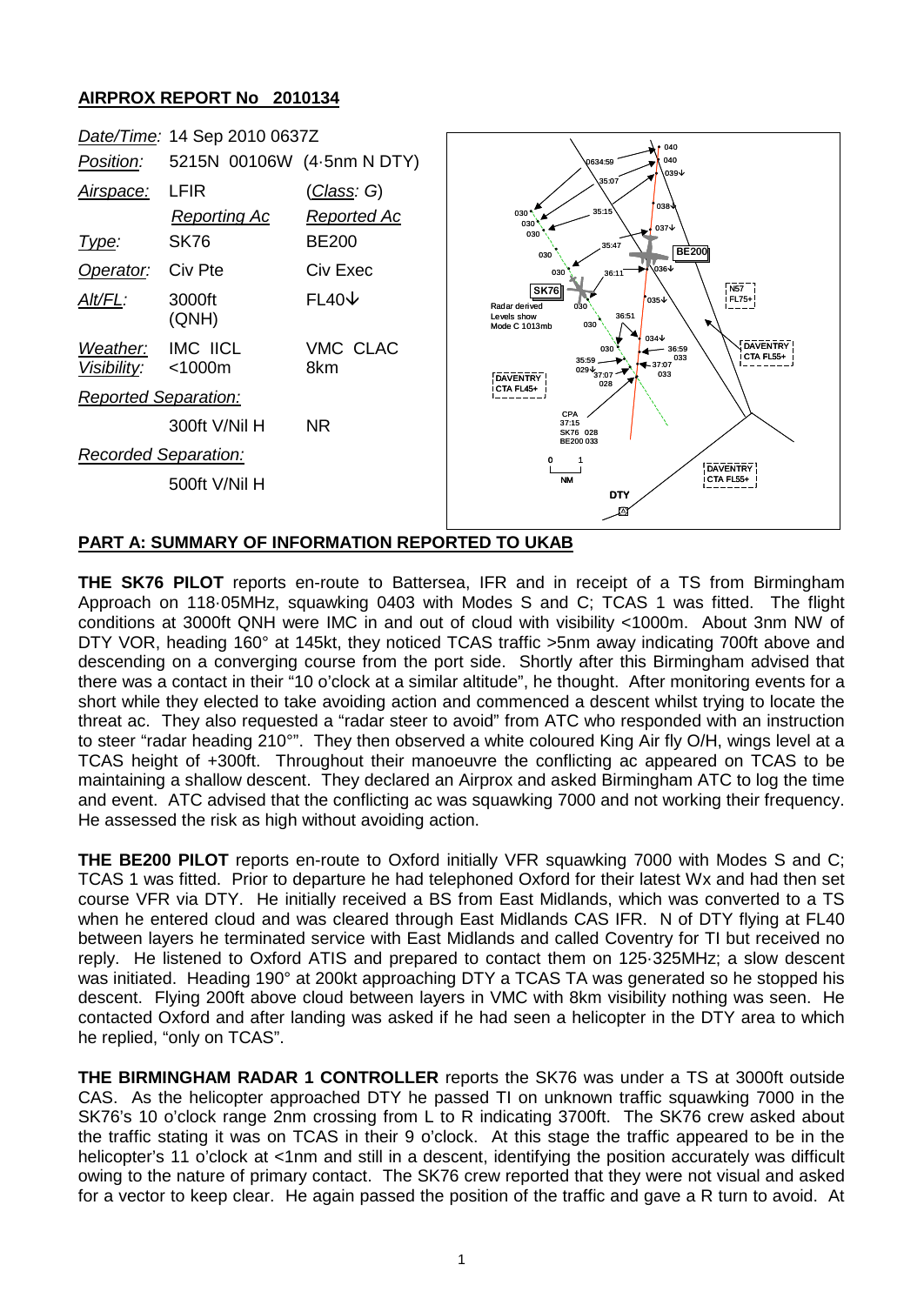this point the SK76 crew reported visual with the traffic and stated they would be filing an Airprox report as they believed there to be <300ft separation.

**ATSI** reports that the Airprox occurred at 0637:12, in Class G airspace, 4·5nm N of DTY VOR, between a SK76 and a BE200.

The SK76 was on flight from a private site near Uttoxeter to Battersea Heliport. The SK76 flight initially called East Midlands Radar and was transferred to Birmingham Radar prior to the Airprox where it was in receipt of a TS. The pilot's written report indicates that the SK76 was operating IFR.

The BE200 was on a flight from Gamston to Oxford. The BE200 flight initially called East Midlands Radar for transit through their zone and was then transferrred to Oxford Approach. Oxford do not have surveillance equipment capability. The BE200 reported changing to IFR and was placed under a PS just prior to the Airprox.

The METAR observation for Oxford was not available. East Midlands and Birmingham are provided: METAR EGNX 140620Z 22016KT 9999 -RA BKN009 SCT042 17/15 Q1013= METAR EGBB 140620Z 22011KT 190V260 6000 -RA FEW009 BKN029 6/15 Q1014=

At 0620:10 the SK76 crew called East Midlands Radar routeing direct to BNN, climbing to 3000ft on QNH 1013 and squawking 7000. The SK76 flight was instructed to squawk 4550 and at 0620:49 the radar recording shows the SK76 change squawk 17·5nm to the WNW of East Midlands Airport and indicating FL030. A BS was agreed and at the request of the pilot this was later updated to a TS.

At 0620:50 the BE200 flight called East Midlands Radar, and reported VFR, en route from Gamston to Oxford, levelling at altitude 4000ft VMC, requesting a BS and transit through the East Midland Zone towards DTY. The BE200 crew was instructed to squawk 4551 with QNH 1013. At 0622:01 radar recording shows the BE200 23·4nm NNE of East Midlands Airport, indicating FL040. A BS was agreed and the BE200 crew was given clearance to transit the East Midlands Airspace at 4000ft on QNH1013. As the BE200 left East Midlands CAS, a TS was agreed.

At 1632:30, the SK76 flight was transferred to Birmingham and the radar service was terminated. At 1632:38 the radar recording showed the distance between the 2 ac was 9·8nm with tracks slowly converging. The SK76 indicated FL030 and the BE200 indicated FL040. Shortly afterwards the BE200 reported 16nm to run to DTY and requested a frequency change to Oxford. East Midlands Radar advised the BE200 to squawk 7000 and free call en-route.

The SK76 flight established contact with Birmingham at 0633:05 and reported on a squawk of 7000, due E of the Coventry NDB (CT) at 3100ft on QNH 1013. The flight rules under which the SK76 was operating were not established. The SK76 crew was instructed to squawk 0403 and at 0633:45, Birmingham Radar identified the SK76, 5nm E of the CT. A TS was agreed.

At 0634:55 the BE200 flight contacted Oxford Approach and reported inbound from Gamston, routeing towards DTY and requesting a straight in approach for the ILS RW19 with QNH 1016. Oxford acknowledged the call and agreed a BS passing a new QNH 1015.

At 0635:07, Oxford Approach instructed the BE200 crew to make a straight in approach RW19 ILS and to report LLZ established. The BE200 crew reported at altitude 3800ft descending to 3000ft and requested an upgrade from VFR to IFR. At 0635:46 Oxford agreed a PS and instructed the BE200 flight to descend not below 2300ft on QNH 1015.

At 0636:11 Birmingham Radar advised the SK76 flight of unknown traffic, *"and (SK76)c/s there's unknown traffic in your left ten o'clock range of two miles indicating three seven in the descent unverified.*" Radar recording shows the BE200 to be in the SK76 helicopters half past nine position at a range of 2·2nm, with the SK76 indicating FL030 and the BE200 indicating FL037. The SK76 pilot replied*, "er (SK76)c/s er we've got TCAS in about our left er nine o'clock would that be the traffic."* Birmingham Radar responded, *"Yeah looks more like your eleven o'clock though."*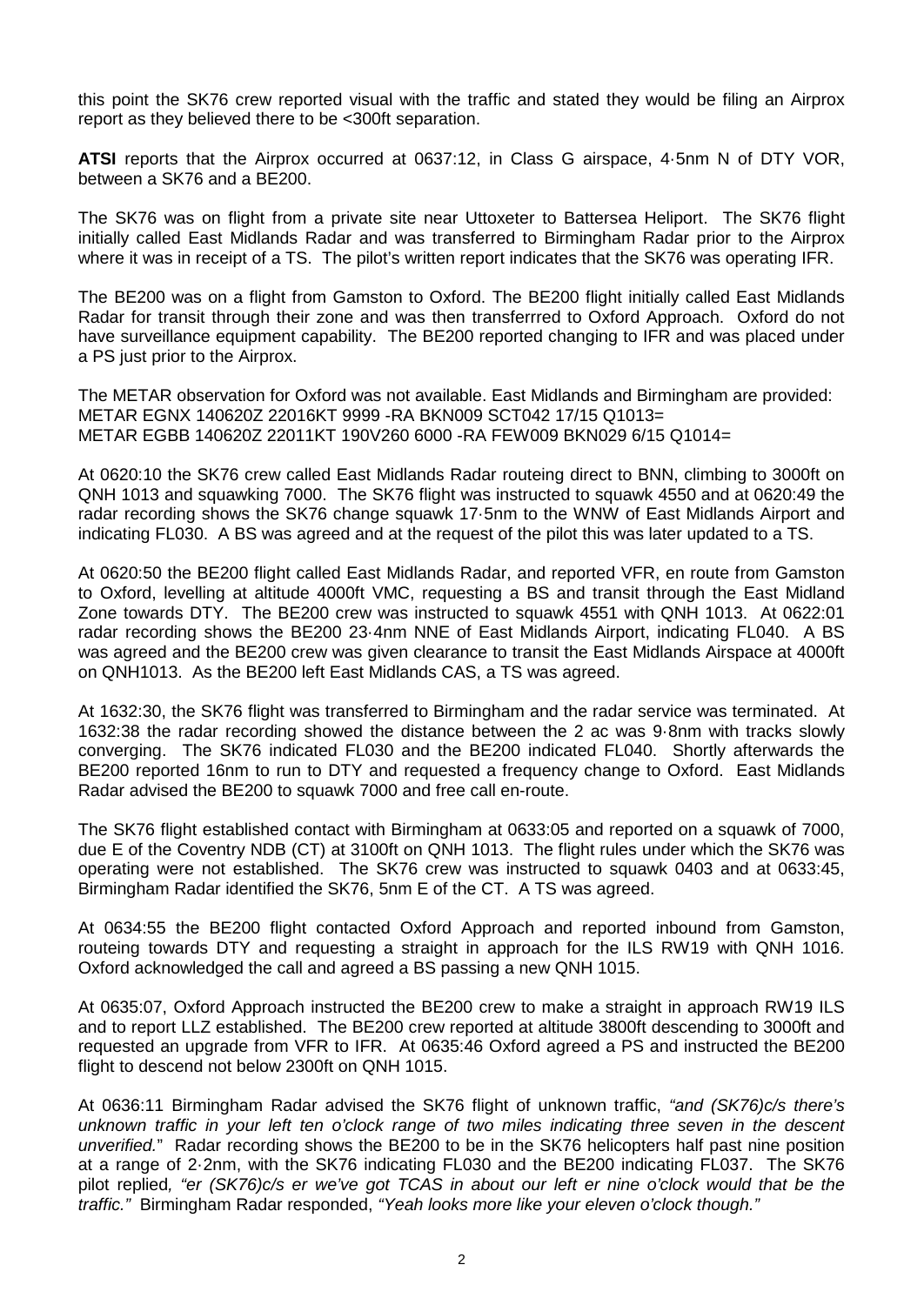Shortly afterwards at 0636:51, the radar recording shows the 2 ac converging at a range of 0·8nm with 400ft vertical separation as the BE200 continued a slow descent. The SK76 pilot reported, *"er (SK76)c/s I'd er like some help with that separation please we don't have him visual."* Birmingham Radar advised, *"and (SK76)c/s looks like he's crossing you left to right so if you make a er right turn now a radar heading of er two one zero degrees."* At 0637:05 the SK76 pilot replied, *"Radar heading two one zero degrees and we're in the descent we got that aircraft visual he's clearing us by about three hundred feet ????."* Birmingham Radar acknowledged*, "(SK76)c/s that's understood if you're visual you can resume own navigation."*

At 0637:15, the radar recording shows the 2 ac merging, with the SK76 now indicating FL028 and the BE200 indicating FL033. Shortly afterwards the SK76 pilot advised of the intention to file an Airprox and requested information on the other traffic.

The BE200 pilot was advised of the Airprox after landing and indicated that the other ac had not been sighted, but confirmed that it was monitored on TCAS 500ft below.

The SK76 pilot was in receipt of a TS from Birmingham Radar and was provided with TI to assist the pilot in avoiding the other traffic. At a late stage the SK76 pilot requested assistance with separation. The pilot did not request a change of service and there was insufficient time for the Birmingham Radar controller to upgrade the level of service. The Manual of Air Traffic Services Part 1, Section 1, Chapter 11, Page 5, Para 4.1.1 states:

'A Traffic Service is a surveillance based ATS, where in addition to the provisions of a Basic Service, the controller provides specific surveillance derived traffic information to assist the pilot in avoiding other traffic. Controllers may provide headings and/or levels for the purposes of positioning and/or sequencing; however, the controller is not required to achieve deconfliction minima, and the avoidance of other traffic is ultimately the pilot's responsibility.'

The BE200 was provided with a PS just prior to the time of the Airprox. Oxford Approach, were not aware of the SK76 helicopter and were unable to provide TI. The Manual of Air Traffic Services Part 1, Section 1, Chapter 11, Page 10, Para 6.1.1 states:

'A Procedural Service is an ATS where, in addition to the provisions of a Basic Service, the controller provides restrictions, instructions and approach clearances, which if complied with, shall achieve deconfliction minima against other aircraft participating in the Procedural Service. Neither traffic information nor deconfliction advice can be passed with respect to unknown traffic.

A Procedural Service does not require information derived from an ATS surveillance system. Therefore, due to the ability for autonomous flight in Class F/G airspace, pilots in receipt of a Procedural Service should be aware of the high likelihood of encountering conflicting traffic without warnings being provided by ATC.'

## **PART B: SUMMARY OF THE BOARD'S DISCUSSIONS**

Information available included reports from the pilots of both ac, transcripts of the relevant RT frequencies, radar video recordings, reports from the air traffic controllers involved and reports from the appropriate ATC authorities.

With both flights operating within Class G airspace, both crews were responsible for maintaining their own separation from other traffic. Although both flights had previously been working East Midlands, they had then contacted different ATSUs. At the time of release, the ac were both tracking towards the DTY area but separated by 1000ft. Thereafter the SK76 flight had called Birmingham and received a TS whilst the BE200 flight had called Oxford, after unsuccessfully calling Coventry, and accepted a BS before upgrading to a PS as he descended. Pilot Members believed that as the Wx appeared to have been marginal for VFR flight, the BE200 pilot would have been better placed if, in